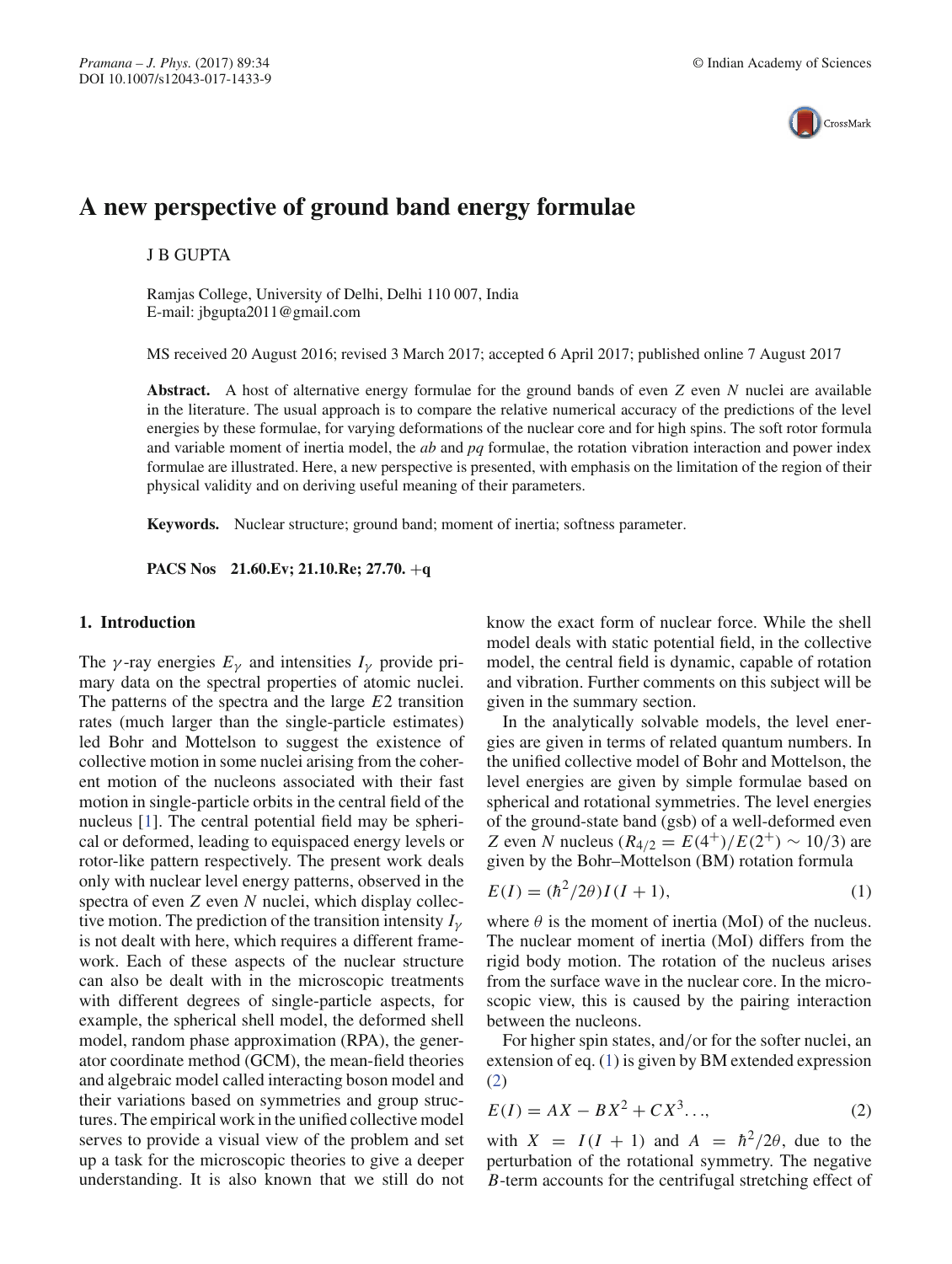the rotation of the nuclear core, the band-mixing and the Coriolis antipairing (CAP) effects [1]. The third term compensates for the too large effect of the *B*-term. Even with the three terms, eq. (2) converges only for the welldeformed nuclei ( $R_{4/2} \geq 3.2$ ). For the even–even nuclei with energy ratio  $R_{4/2} > 3.2$ , the convergence of series (2) is illustrated in table 1, where the radius of convergence is also given, which depends on the ratio *B*/*A* in eq. (2).

The convergence of series (2) gets progressively poorer at higher spins and for shape transitional (in between the spherical and well deformed) nuclei, with energy ratio  $R_{4/2}$  < 3.2, with reducing  $R_{4/2}$  [1]. Over the last four decades, numerous alternative expressions have been suggested [2–10] to faithfully reproduce the spectral patterns of the given nuclei. Broadly speaking, these relate to the following:

(i) (a) Expansion of the moment of inertia (MoI)  $\theta_I$  in terms of spin *I*, as in the soft rotor formula (SRF) [2], also called (earlier) the nuclear softness model (NSM) [3],

$$
E(I) = I(I+1)/2\theta_0(1+\alpha I). \tag{3}
$$

(b) The variable moment of inertia (VMI) model of Mariscotti *et al* [4] which includes, a potential term:

$$
E(I) = I(I + 1)/2\theta_I + 1/2C(\theta_I - \theta_0)^2
$$
 (4)

leading to the cubic form in θ*<sup>I</sup>*

$$
\theta_I^3 - \theta_I^2 \theta_0 - I(I+1)/2C = 0.
$$
 (5)

(c) A combination of NSM/SRF and VMI models, called VMINS3 model [5], uses  $\theta_I = \theta_0(1 + \alpha I)$  in eq. (4), instead of the condition  $\partial E/\partial \theta = 0$  used in the original formulation of VMI model [4].

These models seek to account for the spin-dependent centrifugal stretching and Coriolis antipairing (CAP) and band mixing effects. The VMI model was meant to predict the moment of inertia (MoI) of high spin states produced in heavy ion reactions.

(ii) Alternative expression dealing with the expansion of MoI with spin *I* or excitation energy *E*, to improve upon eq. (1), but in closed form, was given as *ab* formula by Holmberg and Lipas [6]

$$
E(I) = a[(1 + bI(I + 1))^{1/2} - 1].
$$
 (6)

It leads to the quadratic form:  $E^2 + 2aE = a^2bI(I + 1)$ for its solution.

Its modified form called *pq* formula was also given by Zeng *et al* [7].

$$
[(1 + 2E/p)^{1/2} + 1] = 2pq\theta.
$$
 (7)

It leads to the cubic expression

$$
E^{3} + p^{2}qI(I+1)E - 1/2p^{2}q^{2}[I(I+1)]^{2} = 0.
$$
 (8)

(iii) (a) A completely different approach, viz. change of  $X = I(I+1)$  to  $X = I$ , or a mix of the two, with 2 or 3 terms, was suggested in anharmonic vibrator model (AHV) by Das *et al* [8].

$$
E(I) = a'I + b'I(I - 2) + c'I(I - 2)(I - 4).
$$
 (9)

An equivalent empirical expression (for two terms) was suggested by Ejiri *et al* [9].

$$
E(I) = aI(I + 1) + bI.
$$
 (10)

It could be extended to three terms, including  $cI^2(I +$ 1). In a previous study by Gupta and Kavathekar [10], empirically derived eq. (10) was interpreted to represent a combination of rotation energy and vibration energy (both) in each state of the ground-state band. It was a new view, but necessarily holding for the shape transitional nuclei, away from the limiting symmetries of a spherical anharmonic vibrator or a soft deformed rotor, even at low spins. It enabled an explicit view of the change in rotation–vibration structure of the nuclei with a change in deformation.

It was shown (Harris (1965) see p. 25 and figure 4.11 on p. 70 in [1]) that an expansion in powers of frequency  $\omega^2$  converges faster than series (2) in powers of quantum mechanical spin *I*. It is explained in terms of the response of the nucleonic motion to the rotating potential in the cranking model.

(b) Gupta *et al* [11] also proposed a single-term compact formula, called the power index formula (11)

$$
E(I) = aI^b.
$$
 (11)

**Table 1.** Convergence of eq. (2) (BM-2, p.66 T-2) [1].

|                                                                         |  | $156$ Gd $158$ Gd $162$ Dy $164$ Dy $168$ Er |                               | $178$ Hf |
|-------------------------------------------------------------------------|--|----------------------------------------------|-------------------------------|----------|
| A                                                                       |  |                                              | 15.03 13.33 13.52 12.28 13.34 | 15.62    |
| $B/A \times 10^3$ 2.362 1.069 0.934 0.738 0.547 1.005                   |  |                                              |                               |          |
| Radius of convergence (p. 71 of [1]) is given by $I(I + 1) = 4/27 A/B $ |  |                                              |                               |          |
| $= 150/(B/A)$ 8 10 12 14 16                                             |  |                                              |                               | 10       |
| $= R_{4/2}$ 3.24 3.29 3.294 3.301 3.309                                 |  |                                              |                               | 3.247    |
|                                                                         |  |                                              |                               |          |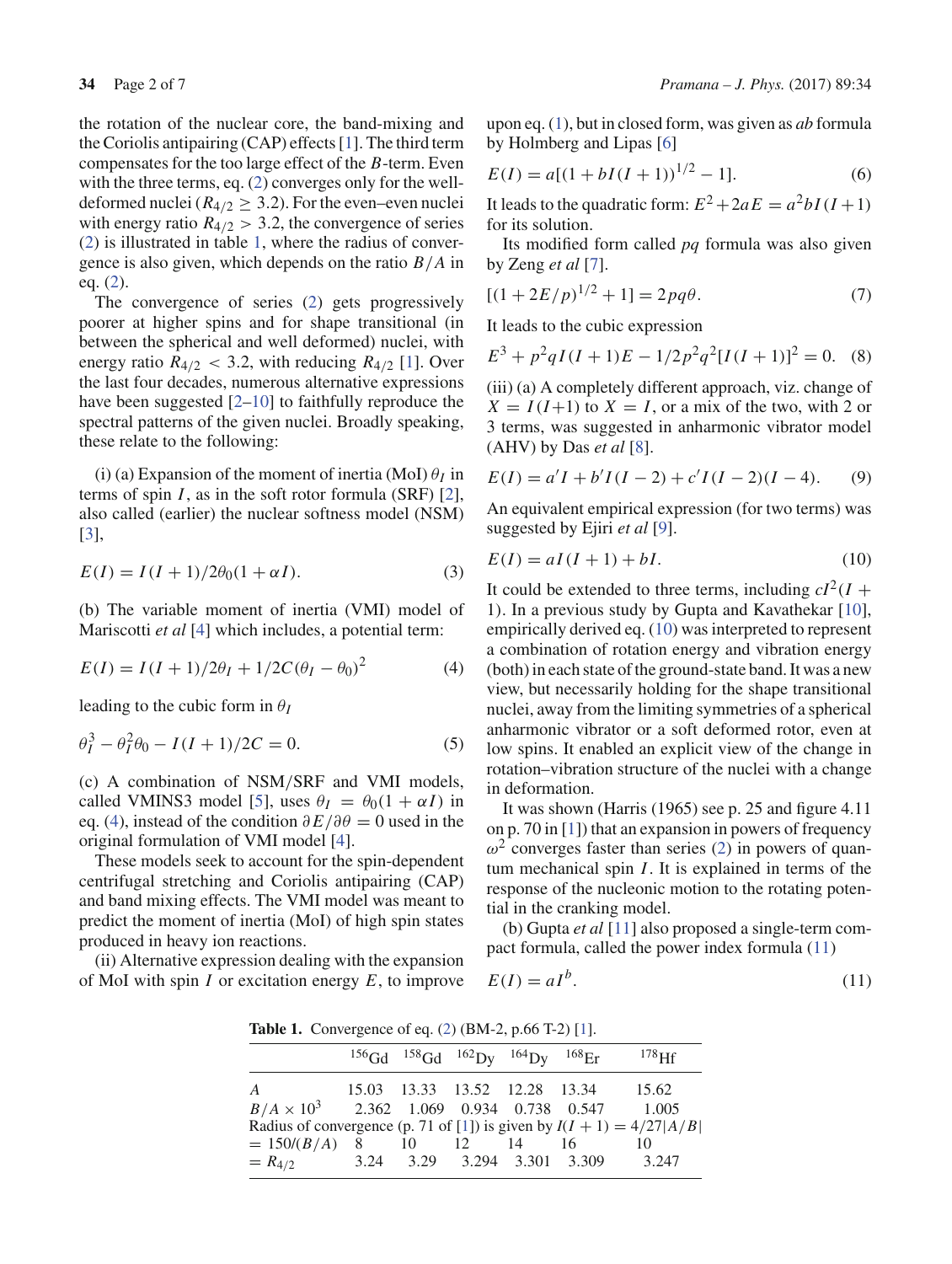**Table 2.** Level energies, rms deviation (keV) and relative error  $\sigma$ , SRF parameters MoI  $\theta_0$  in (MeV)<sup>-1</sup> and softness parameter  $\alpha$  (last two columns). For VMI  $\theta_0$  and *C* and for *ab* formula *a* and *b*, see the last two columns. Blank spaces in fixed mode denote original values.

| Model                                | E(2)                 | E(4)           | E(6)            | E(8)             | E(10)            | E(12)            | $(rmsd, \sigma)$     | $\theta_0$   | $(\alpha \text{ or } C)$<br>or $a$ and $b$ |
|--------------------------------------|----------------------|----------------|-----------------|------------------|------------------|------------------|----------------------|--------------|--------------------------------------------|
| $156$ Gd                             |                      |                |                 |                  |                  |                  |                      |              |                                            |
| Expt.<br>SRFfix $(\theta_0, \alpha)$ | 88.97                | 288.18         | 584.7<br>588.6  | 965.1<br>982.0   | 1416.0<br>1461.2 | 1924.4<br>2019.7 | (533, 3.0)           | 32.7         | 0.015                                      |
| <b>SRFfit</b>                        | 89.7                 | 287.5          | 580.9           | 959.5            | 1414.4           | 1937.8           | (7.5, 0.73)          | 32.0         | 0.021                                      |
| VMI $(\theta_0, C)$<br>ab(a,b)       | 89.76<br>88.0        | 290.8<br>287.1 | 588.6           | 969.3            | 1421.4<br>1412.7 | 1936.1<br>1913.7 | (6.3)<br>(5.7, 0.66) | 33.0<br>4634 | 2.825<br>0.0064                            |
| ${}^{154}\mathrm{Gd}$                |                      |                |                 |                  |                  |                  |                      |              |                                            |
| Expt.<br>SRFfix $(\theta_0, \alpha)$ | 123.07               | 371.01         | 717.74<br>711.1 | 1144.5<br>1121.2 | 1637.2<br>1585.5 | 2184.7<br>2093.1 | (54, 2.8)            | 21.8         | 0.059                                      |
| <b>SRFfit</b>                        | 122.0                | 372.4          | 721.7           | 1148.3           | 1636.9           | 2175.7           | (5.4, 0.63)          | 22.3         | 0.050                                      |
| VMI $(\theta_0, C)$<br>ab(a,b)       | 128.77<br>114.7      | 388.1<br>364.4 | 739.7           | 1162.4           | 1643.1<br>1621.7 | 2173.3<br>2134.4 | (14.3)<br>(27, 3.8)  | 21.7<br>2486 | 1.70<br>0.0157                             |
| $152$ Gd                             |                      |                |                 |                  |                  |                  |                      |              |                                            |
| Expt.<br>SRFfix $(\theta_0, \alpha)$ | 344.28               | 755.40         | 1227.3<br>1182  | 1746.7<br>1615   | 2300.4<br>2051   | 2883.7<br>2489   | (243, 9.7)           | 4.2          | 0.54                                       |
| <b>SRFfit</b><br>VMI $(\theta_0, C)$ | 320.7<br>No solution | 770.0          | 1263.5          | 1777.4           | 2302.4           | 2834.1           | (37, 3.0)            | 5.7          | 0.32                                       |
| ab(a,b)                              | 279.7                | 727.7          |                 |                  | 2275.4           | 2809             | (53, 10)             | 656          | 0.157                                      |

A major change is the use of the non-integer power index *b*, as distinguished from all the other formulae cited above, which use only integer powers of spin  $I$ , (1.0 <  $b < 2.0$ ).

One may note that, in quantum mechanics, one deals with integers (e.g. integer powers of spin *I*), but in classical mechanics, continuous variation is allowed (as in frequency  $\omega$ ). Thus, the continuous variation allowed for index *b* which depends on the deformation, is akin to the frequency  $\omega$ . The highly successful expression (11) in reproducing the level energies of the ground band in all shape transitional nuclei [11] (without needing an expansion of the MoI or the series expansion in powers of spin *I*), points to its physical relevance. The index *b* may be obtained from the ratio of any two level energies.

In the present work, we seek to further explore the physics of the above energy expressions. In §2, a brief discussion is given on the above models, along with their relative accuracy of energy and parameter predictions. Discussion and summary are given in §3, where we also discuss the importance of the parameters of these various formulae and the links to the microscopic theories.

#### **2. Review of the energy formulae**

 $(i)$  (a) The soft rotor formula (SRF) [2] eq. (3), also called the nuclear softness model (NSM) [3], employs the concept of increase of MoI with spin *I*,  $\theta_I = \theta_0(1 + \alpha I)$ . It is solved for the ground-state MoI  $(\theta_0)$  and the softness parameter  $(\alpha)$ , either in the predictive mode, from the energy of  $2^+$ ,  $4^+$  states, or in the reproduction mode, from all the level energies via the root mean square (rms) fit method [2]. It is a simple formula with transparent meaning of the parameters. With increasing *R*4/<sup>2</sup> (deformation),  $\theta_0$  increases and the softness parameter  $\alpha$  goes towards zero. It yields a reasonable calculated energy spectrum up to high spins and for all nuclei  $(2.0 < R_{4/2} < 10/3)$  [2].

The predictions of SRF (level energies and variation of parameters with *N*, *Z*) are illustrated here for the three isotopes  $152-156$  Gd, ranging from the anharmonic vibrator in 152Gd to the well-deformed rotor in <sup>156</sup>Gd (table 2). For <sup>156</sup>Gd, the ground-state MoI  $\theta_0 =$  $32.0 \, (\text{MeV})^{-1}$  by the root mean square (rms) fit method, and 32.7 by the prediction method from  $E(2_1^+)$  and *E*(4<sup>+</sup>). At  $I^{\pi} = 2^{+}$ ,  $\theta$  increases to 33.4 and at 12<sup>+</sup> to 40.3 (MeV)<sup>-1</sup> (an increase of  $\sim$ 25%). The softness parameter  $\alpha$  is 0.015 in the predictive mode (upper row in table 2), for the  $I^{\pi} = 2^+$  and  $4^+$  levels. In the rms fit mode for spin *I* upto  $12^+$ , it is 0.021 (lower row). Higher spins yield larger  $\alpha$  in the rms fit mode.

For <sup>154</sup>Gd,  $\theta_0 = 22.3 \text{ (MeV)}^{-1}$  by the rms fit method (lower row) and 21.8 by the prediction method (upper row) from  $E(2_1^+)$  and  $E(4_1^+)$ . At  $I^{\pi} = 2_1^+$ , it increases to 24.6 and at  $12^+$  to 35.9 (MeV)<sup>-1</sup> (an increase of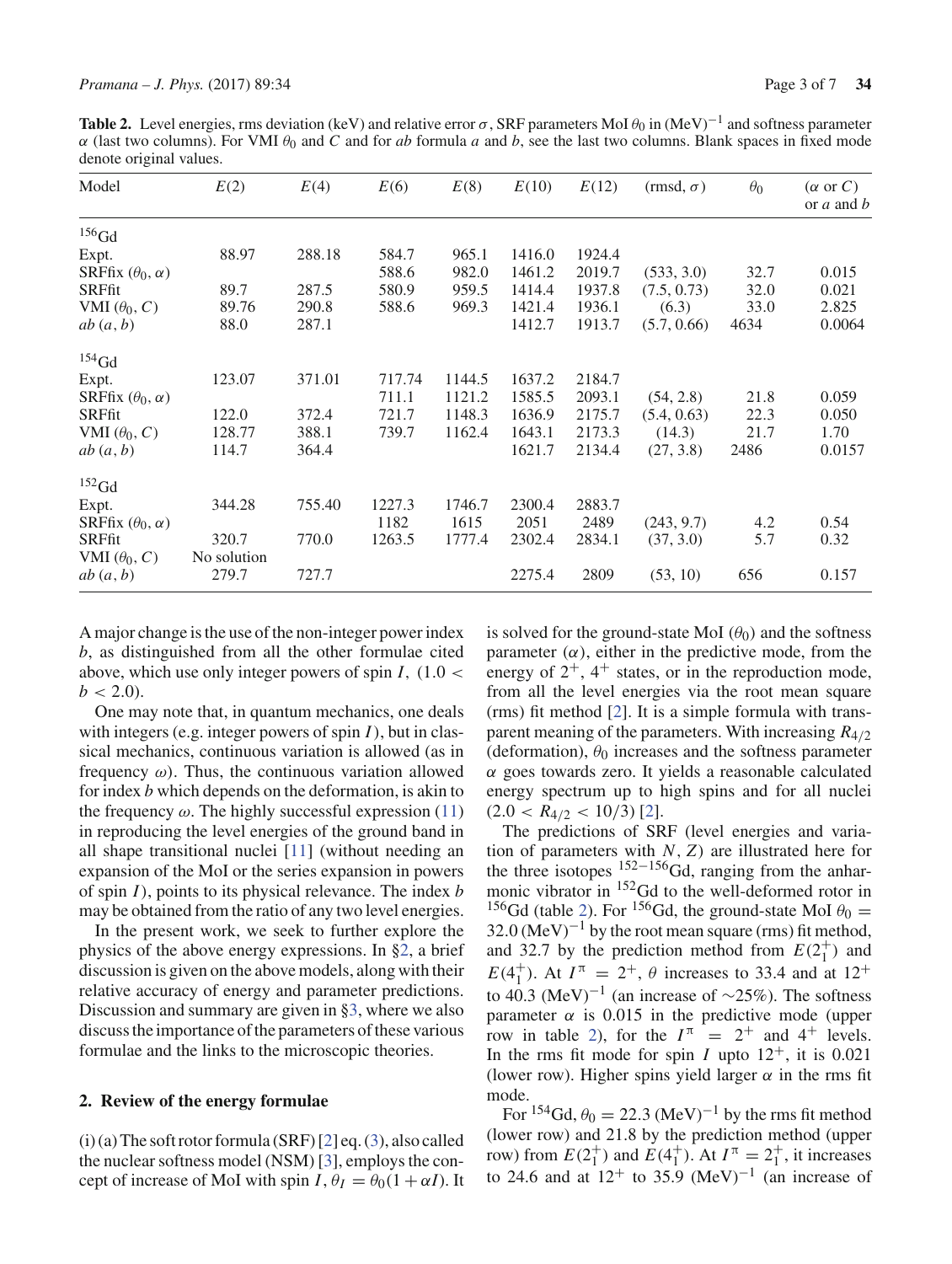$~\sim 60\%$ ). Here the softness parameter  $\alpha = 0.050$  in the rms fit mode.

For <sup>152</sup>Gd,  $\theta_0 = 5.7 \text{ (MeV)}^{-1}$  by the rms fit method and 4.2 by the prediction method from  $E(2_1^+)$  and  $E(4_1^+)$ . At  $I = 2$ , it increases to 9.4 and at  $12^+$  to 27.5  $(MeV)^{-1}$  (an increase of 300% with  $\alpha = 0.317$  in the rms fit mode. These results agree with those from ref. [2] (see figures 2 and 4 of [2]).

These illustrations show that for the SRF, its physical validity is limited to softness parameter  $\alpha < 0.1$ , because for larger  $\alpha$ , the increase in the MoI with spin *I* is rather too large. Even for  $\alpha = 0.1$ , the MoI at spin  $I = 10$  would be doubled, which is not probable due to the centrifugal stretching or Coriolis antipairing (CAP) effects, so that the prediction of the MoI and the softness parameter are model-dependent, even if the level energy reproduction is quite good (relative error  $\sigma = 3\%$  even for  $152$ Gd). This should provide a useful guide for the microscopic theories.

(b) In the VMI model, one uses the rotational kinetic moment of inertia expression  $\theta_I = (2I - 1)/E_\gamma$  for spins  $I = 2$  and 4 and solves the quadratic equation in  $\theta_0$ , for the ground-state MoI  $\theta_0$  and stretching constant *C*, which are then used for solving the cubic eq. (5) in θ*I*

$$
\theta_I^3 - \theta_I^2 \theta_0 - I(I+1)/2C = 0.
$$
 (5)

For all spins *I*, an iteration procedure is used to get the best-fit values of  $\theta_0$ , *C* and  $\theta_I$  [4].

The energy fits in the VMI model were found good for almost all nuclei by Mariscotti *et al* [4], with  $R_{4/2} > 2.2$ . The VMI moments of inertia are often used by the experimentalists to characterize a nucleus. But even the values obtained by iteration are based on the rotor model expression (1). For a test of these features, we have solved the VMI eqs (4) and (5) for the three isotopes <sup>152</sup>−156Gd. In table 2, we cite the VMI results for  $154,156$  Gd (no solution is obtainable for  $152$  Gd, with  $R_{4/2} = 2.19$ .

For <sup>156</sup>Gd, the rotor model MoI =  $3/E_2$  = 33.7 (MeV)<sup>-1</sup>. The ground-state MoI  $\theta_0$  = 32.9  $(MeV)^{-1}$ . At  $2_1^+$  it is 33.9 from VMI model, equal to  $\theta_{\rm RM}$  and at  $I^{\pi} = 12^{+}$ , it rises to 46.0 (MeV)<sup>-1</sup>, i.e. a rise of 36% in a well-deformed nucleus with  $R_{4/2} = 3.24$ . Also the rms deviation falls from 39.4 to 6.3 keV after 21 iterations. The increase of MoI with spin, almost corresponds to the values from the SRF. Thus, the effect of the potential term on MoI is small. The values of  $\theta_I$ tabulated in [4] agree with our values.

The  $N = 90$  isotope <sup>154</sup>Gd lies at the onset of the deformed region. It is one of the four  $N = 90$  isotopes which are good examples of the analytically solvable collective Hamiltonian and are called the *X*(5) nuclei [12,13]. In the *X*(5) approximation, one separates the  $\beta$  and  $\gamma$  degrees of freedom and assumes simple forms for them. For <sup>154</sup>Gd, the rotor model MoI =  $3/E_2$  = 24.4 (MeV)<sup>-1</sup>. The MoI  $\theta_0$  = 21.7 (MeV)<sup>-1</sup>. At  $I^{\pi} = 2^{+}$ ,  $\theta = 24.7 = \theta_{\rm RM}$  and at  $I^{\pi} = 12^{+}$  it rises to 45.2, i.e. a rise of almost 100% in a *X*(5) soft deformed rotor nucleus with  $R_{4/2} = 3.01$  [12,13]. Note that it is almost equal to the value for  $156Gd$  (at  $12^+$ ). Also, the rms deviation error falls from 37.7 to 14.3 keV after four iterations. The iteration process does not significantly affect the rise of MoI with spin. It does affect the values of the coefficient  $\theta_0$  and stretching constant *C*, so as to improve the energy fits. For  $^{152}$ Gd, no solution is obtained. Earlier, Gupta and Hamilton [14] have illustrated at length the anomaly of using a rotor modelbased MoI expression for the shape transitional nuclei, which leads to the above stated features of the SRF and the VMI models. Again, the above stated features of the VMI model should serve for the microscopic theories.

(ii) The *ab* formula [6] represents an attempt to obtain a closed form expression, improving on the BM series expression (2). But its validity is also limited to only well-deformed nuclei  $(R_{4/2} > 3.0)$ . Holmberg and Lipas [6] noted that the solutions from spin  $I^{\pi} = 6^+$ and  $8^+$  were better than from  $I^{\pi} = 2^+$  and  $4^+$ . This is illustrated here for <sup>152</sup>−156Gd for both ways of the solution in table 3.

The values for  $E(2_1^+)$  for  $A = 156, 154, 152$  are 89, 123 and 344 keV respectively. Thus, from  $(2^+, 4^+)$  pair,  $a/E_2$  in eq. (6) varies from 38 to 9 and to less than 1.0 respectively, and *b* varies through a factor of 100.

The rms deviation X' (from  $6^+, 8^+$ ) for spin up to  $12^+$ varies from about 6 keV to 53 keV in the above examples (table 3). Since  $X$  and  $X'$  are energy-dependent, we also calculated the root mean square of the sum of the relative energy deviations, called  $\sigma$ . The  $\sigma'$  value rises from 0.7% to 10% for rotational to the vibrational nucleus. Hence, the *ab* formula may be useful, only for the welldeformed nuclei  $(R_{4/2} > 3.0)$ . Further, from table 3 we note that the parameters *a* and *b* vary in a large range and too fast with a slight change in *R*4/2. The value of *a* and  $a'$  are too big and the value of *b*,  $b'$  are too small. This explains the limitations of the formula, as noted in [6]. The energy values predicted from the *pq* formula (eqs (7) and (8)) are slightly better, but the solution process is quite involved [7]. The results quoted in [7] for the well-deformed nuclei, derived from the rms fit to all the energy levels were reasonably good.

(iii) (a) The expressions  $(9)$  and  $(10)$  are basically similar. So we discuss only eq. (10).

Since a vast number of atomic nuclei lie in between the vibrational and the rotational limits, Gupta and Kavathekar [10] justified the view, that the energy of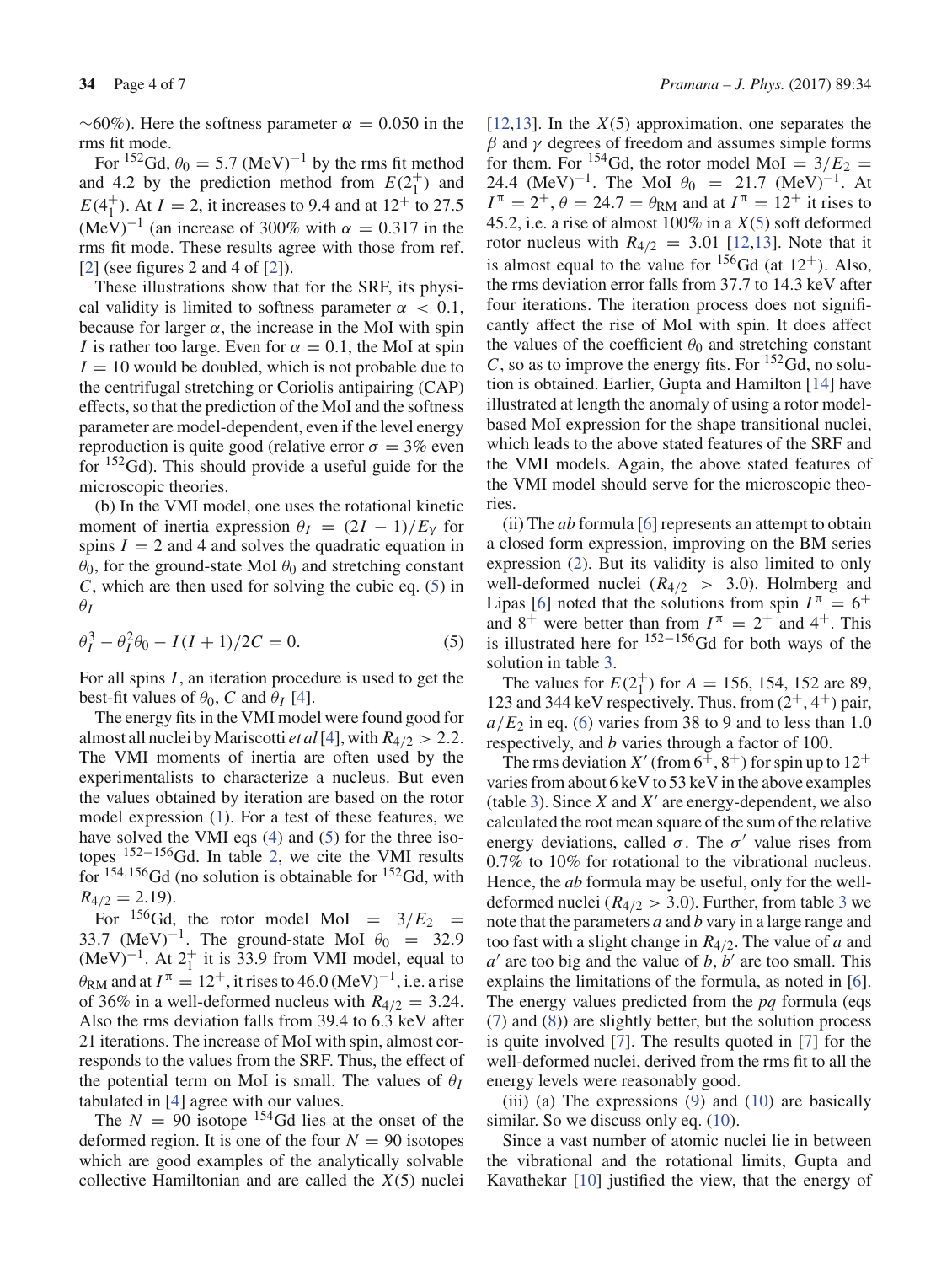|  |  |  | Z A $R_{4/2}$ a a' $b \times 10$ b' $\times 10$ X X' $\sigma$ (%) $\sigma'$ (%)                                                                          |  |  |
|--|--|--|----------------------------------------------------------------------------------------------------------------------------------------------------------|--|--|
|  |  |  | 64 156 3.24 3378 4634 0.089 0.064 47 5.7 2.8 0.66<br>64 154 3.014 1108 2486 0.39 0.157 202 27 10.7 3.8<br>64 152 2.19 224 656 9.08 1.725 270 53 10.8 9.7 |  |  |

each state of a transitional nucleus is a mixture of rotational and vibrational energy in eq. (10). For  $2^+_1$  states, these were called ROTE and VIBE respectively.

The 2-term expression (10) leads to a linear relation of energy ratios

$$
R(I) = R_{4/2}I(I-2)/8 - I(I-4)/4.
$$
 (12)

This relation, in effect, explains the Mallmann plots [15] for ground band energies. Long ago, Mallmann [15] had noted that for any given even *Z* even *N* nucleus, its energy level pattern is determined by the energy ratio  $R_{4/2}$ . In figure 1, the linear plot of  $R_{12/2}$  vs.  $R_{4/2}$  is illustrated, along with the predictions from the SRF (dashed curve) and the power index (power law) formula.

In table 4, the predicted level energies and the associated parameters are listed for the RVI formula in eq. (10) and the power index formula  $(11)$ , for the three Gd isotopes, representing the well-deformed nucleus 156Gd, the  $X(5)$  nucleus <sup>154</sup>Gd [12,13] and the vibrational nucleus 152Gd. The rotation–vibration interaction (RVI) expression, if solved in fixed mode, yields results in reasonable agreement with data ( $\sigma = 1.6\%$  in <sup>152</sup>Gd). But with coefficients *a*, *b*, *c* determined from rms fit method give significantly good predictions. In deformed <sup>156</sup>Gd, the vibration energy contribution *bI* (with negative *b*) is part of RVI energy and the nucleus is a good rotor. The relative error  $(\sigma)$  is only 0.05%. In <sup>154</sup>Gd, with  $R_{4/2} = 3.01$ ,  $\sigma$  is 1.4% and at 2<sup>+</sup> the vibrational component is about 20%. In <sup>152</sup>Gd ( $R_{4/2} = 2.19$ ) the rotational component is only about 20% and  $\sigma$  is only 0.13%.

In the RVI expression, first we get the degree of mixture of ROTE and VIBE in the  $2^+_1$  state (and any other state). Note that vibration coefficient *b* is negative for 156Gd, indicating that it serves as RV interaction coefficient, rather than contributing to vibration. Thus, RVI coefficients yield useful information on the nature of the spectrum. Also it is valid for the whole region  $(2.0 < R_{4/2}10/3)$  from vibrational to the deformed limit.

(b) Next we look at the power index formula (11). Here, one obtains the values of the power index *b* for all the ground band states, say up to  $I^{\pi} = 12^{+}$ , and using average *b*, one deduces the values of the scaling coefficient *a* for all the states (table 5). Then, using the average *b* and average *a* one derives all the state energies.



**Figure 1.** The Mallmann plot for *R*<sub>12/2</sub>. Linear expression (12) is indicated by the straight line. The dashed curve indicates the SRF values and the continuous line marked PL is for power law. The experimental values for the Gd isotopes are indicated by cross  $(\times)$ .

The deduced relative rms deviation  $\sigma$  values for all the three isotopes  $152-156$  Gd are small (table 4).

The energy ratio *R*12/<sup>2</sup> for <sup>152</sup>−156Gd are displayed in figure 1 (by cross symbol) on the Mallmann plot. The data lie on the PL curve. Thus, the formula is valid for the whole region of  $R_{4/2}$  between 2.0 and 3.3 (figure 1). Also there is no assumption of rotation or vibration. The variation of the index *b* and scaling coefficient *a* with spin for <sup>152−156</sup>Gd is shown in table 5. Note the almost constant values of *b* and *a* with spin *I*, less than 5%, even for the vibrational nucleus  $^{152}$ Gd. The power index formula can also be solved in the rms fit method by using  $\log_{10}(E) = \log_{10}(a) + b \log_{10}(\text{spin})$  for all spins. This yields slightly improved energies (table 4).

### **3. Discussion and summary**

The first two categories of the two-term energy formulae SRF, VMI, *ab* and *pq* are based on the assumption that the moment of inertia  $(\theta_I)$  increases with spin *I*. In all of them, one uses the quantum mechanical form  $I(I+1)$ in the numerator for square of angular momentum operator. For well-deformed nuclei, beyond the *X*(5) limit  $(R_{4/2} > 3.0)$ , it is a valid assumption. But for the nuclei far from the rotor limit (2.0  $\langle R_{4/2} \rangle$  = 3.0), it leads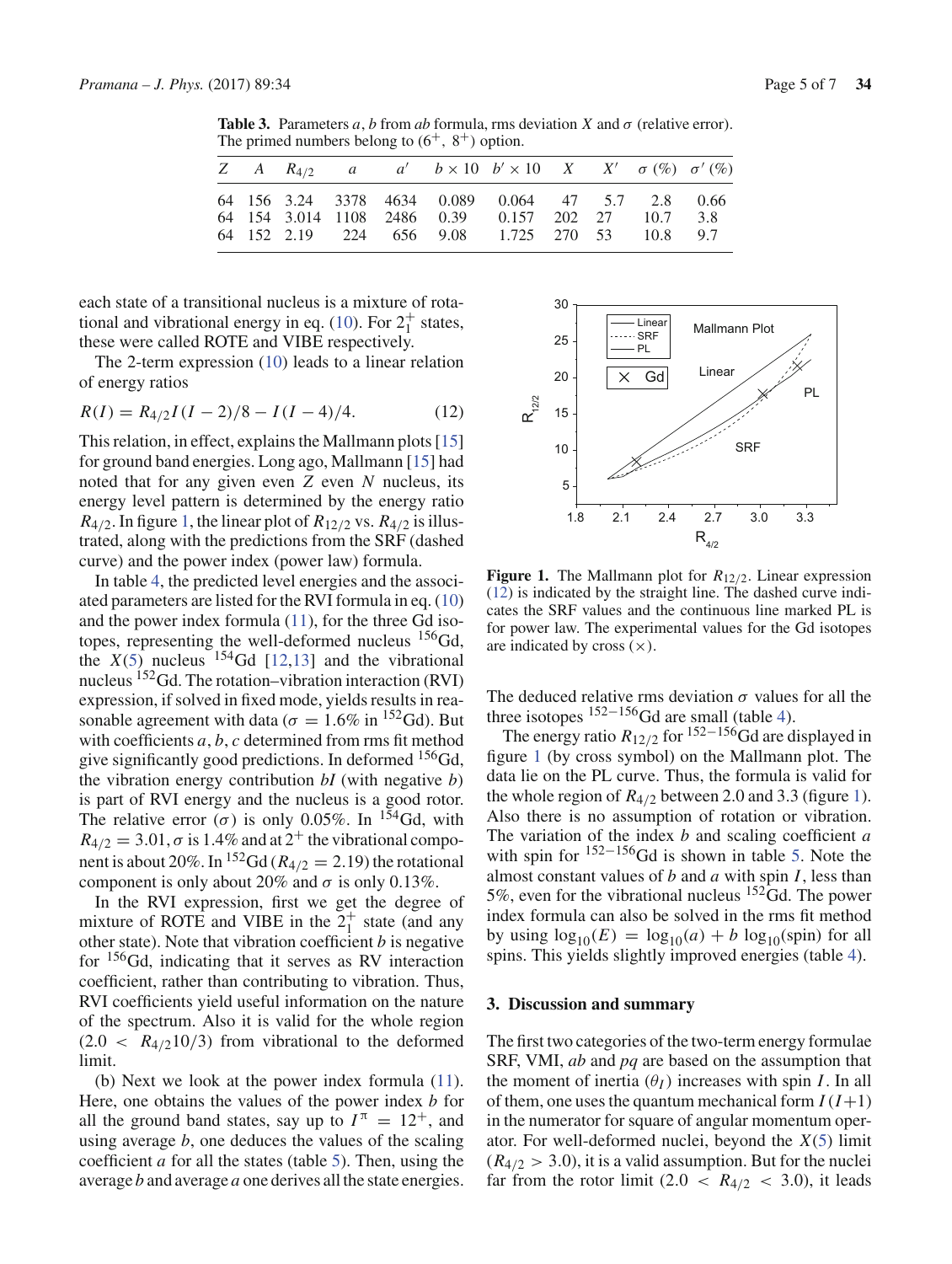|                | E(2)   | E(4)   | E(6)   | E(8)   | E(10)  | E(12)  | $(rmsd, \sigma)$ | $\mathfrak a$ | b       | $\mathcal{C}_{\mathcal{C}}$ |
|----------------|--------|--------|--------|--------|--------|--------|------------------|---------------|---------|-----------------------------|
| $156$ Gd       |        |        |        |        |        |        |                  |               |         |                             |
| Exp.           | 88.97  | 288.18 | 584.7  | 965.1  | 1416.0 | 1924.4 |                  |               |         |                             |
| <b>RVIfix</b>  |        |        |        | 965.6  | 1418   | 1929   | (2.8, 0.16)      | 15.7          | $-0.9$  | $-0.027$                    |
| <b>RVIfit</b>  | 88.9   | 288.3  | 584.7  | 965.1  | 1416.1 | 1924.5 | (0.06, 0.05)     | 15.7          | $-1.07$ | $-0.28$                     |
| PLay $(a, b)$  | 89.2   | 292.4  | 585.5  | 958.3  | 1404.4 | 1919.2 | (6.1, 0.75)      | 27.2          | 1.713   |                             |
| PLfit $(a, b)$ | 88.5   | 291.5  | 585.5  | 960.4  | 1409.8 | 1929.3 | (4.0, 0.60)      | 26.8          | 1.720   |                             |
| $154$ Gd       |        |        |        |        |        |        |                  |               |         |                             |
| Exp.           | 123.07 | 371.01 | 717.74 | 1144.5 | 1637.2 | 2184.7 |                  |               |         |                             |
| <b>RVIfix</b>  |        |        |        | 1137   | 1603   | 2091   | (57, 2.7)        | 19.4          | 6.6     | $-0.054$                    |
| <b>RVI</b> fit | 126.0  | 370.3  | 715.5  | 1144.3 | 1639.6 | 2183.6 | (2.6, 1.4)       | 17.3          | 13.2    | $-0.36$                     |
| PLay $(a, b)$  | 123.3  | 374.7  | 717.7  | 1138.8 | 1628.8 | 2182.0 | (4.6, 0.5)       | 48.5          | 1.604   |                             |
| PLfit $(a, b)$ | 122.6  | 373.9  | 717.9  | 1140.4 | 1632.9 | 2189.4 | (3.3, 0.4)       | 40.2          | 1.609   |                             |
| $\rm ^{152}Gd$ |        |        |        |        |        |        |                  |               |         |                             |
| Exp.           | 344.28 | 755.40 | 1227.3 | 1746.7 | 2300.4 | 2883.7 |                  |               |         |                             |
| <b>RVIfix</b>  |        |        |        | 1754   | 2331   | 2950   | (42, 1.6)        | 9.2           | 145     | $-0.012$                    |
| <b>RVIfit</b>  | 343.7  | 756.3  | 1227.3 | 1745.8 | 2301.3 | 2883   | (1.03, 0.13)     | 10.2          | 142.7   | $-0.22$                     |
| PLay $(a, b)$  | 346    | 777    | 1247   | 1743   | 2262   | 2797   | (40, 2.0)        | 154           | 1.166   |                             |
| PLfit $(a, b)$ | 338.0  | 770.1  | 1246.6 | 1754.5 | 2287   | 2840   | (21, 1.3)        | 148           | 1.168   |                             |

**Table 4.** Level energies (keV) and model parameters. For RVI the last three columns list the coefficient *a*, *b* and *c*. For power index formula, last two columns list *a* (keV) and *b*.

**Table 5.** Variation of power index *b* and scaling index *a* (keV).

| Spin       | $2^+$ | $4^+$ | $6+$  | $8^+$ | $10^{+}$ | $12^{+}$ |
|------------|-------|-------|-------|-------|----------|----------|
| $156$ Gd b |       | 1.696 | 1.714 | 1.720 | 1.720    | 1.716    |
| $154$ Gd b |       | 1.592 | 1.605 | 1.609 | 1.608    | 1.606    |
| $152$ Gd b |       | 1.134 | 1.157 | 1.172 | 1.180    | 1.186    |
| $156$ Gd a | 27.1  | 26.8  | 27.2  | 27.4  | 27.4     | 27.3     |
| $154$ Gd a | 40.5  | 40.2  | 40.5  | 40.8  | 40.8     | 40.6     |
| $152$ Gd a | 153.5 | 150.1 | 152.0 | 154.7 | 157.1    | 159.2    |

to (model-dependent) arithmetically modified values of the MoI  $\theta_0$  and the softness parameter  $\alpha$ , and  $\theta_I$ , even if the energy fits are good (see [14] for the anomalous moment of inertia).

Casten *et al*[16], while studying the relation of energy  $E(4^+)$  to  $E(2^+)$ , defined the anharmonicity regime for the nuclei with  $R_{4/2}$  < 3.1. For this region, the third category of energy expressions has a greater validity. The RVI expression (10) assumes a combination of rotation and vibration symmetry, with or without RV interaction. The linear relation (12) of the energy ratios  $R_{I/2}$ , based on the two term expression, is useful for studying the shape transition with changing  $R_{4/2}$  for the full range of  $2.0 < R_{4/2} < 10/3$  (linear curve in figure 1). But the three-term expression yields realistic energy values for all the nuclei. The two-term expression  $(10)$  is also supported by the microscopic theory of collective motion and the two-term interacting boson model expression [17]

$$
H_{\rm IBM} = \varepsilon n_d + kQ \cdot Q. \tag{13}
$$

Here, the first term is the boson energy term of the  $U(5)$ symmetry and the second term represents the *SU*(3) symmetry. The ratio  $\varepsilon/k$  is often used for studying the shape transition from  $U(5)$  to  $SU(3)$  limit. Also, in the quadrupole operator

$$
Q - (d^+s + s^+d) + \chi(d^+d)
$$
 (14)

the coefficient  $\chi$  may be varied to induce symmetry mixing. This corresponds to the mixing term of RVI interaction.

In some microscopic theories, using the Hartree– Fock–Bogoliubov (HFB) approximation, one invokes the quadrupole interaction for generating the deformation and the pairing interaction for inducing sphericity. An example of this approach is in the pairing plus quadupole model of Kumar and Baranger [18]. In other mean-field theories (spherical shell model or deformed shell model) also, one uses the potential well with minimum at  $|\beta| > 0$ , to reproduce the requisite deformation. The width and shape of the potential well explain the other spectral features.